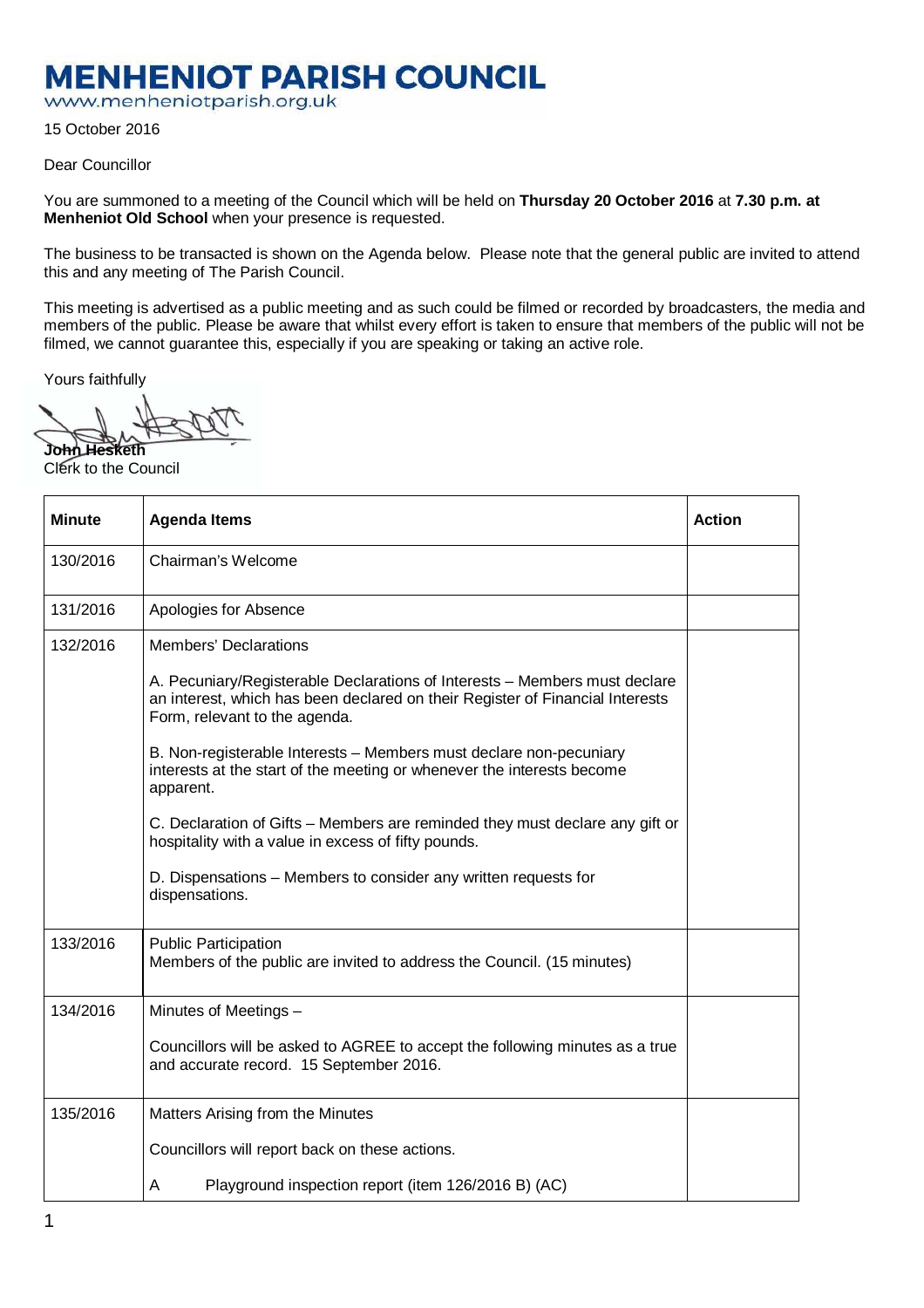| 136/2016 | <b>Planning Matters</b>                                                                                                                                                                                                                                                                                                                                            |  |
|----------|--------------------------------------------------------------------------------------------------------------------------------------------------------------------------------------------------------------------------------------------------------------------------------------------------------------------------------------------------------------------|--|
|          | A<br>Members will be asked to consider the following applications:<br>12.09.16 PA16/08220<br>Applicant: Trehawke Solar Ltd<br>Location: Land at Trehawke Barton Blunts<br>Proposal: Variation of Condition 11 attached to planning approval<br>PA12/11024 to allow for operation until 2050.                                                                       |  |
|          | 10.10.16 PA16/08641<br>Applicant: Mr & Mrs D Wilkins<br>Location: Pengover Green<br>Proposal: Proposed extensions to the north elevation and to the south<br>elevation, demolition of existing conservatory and porch to south elevation.<br>New entrance door with porch over and new window to east elevation, new<br>window to west elevation.                  |  |
|          | 09.09.16 PA16/08575<br>Applicant: Mr James Bateman<br>Location: Menheniot<br>Proposal: Notification for prior approval for change of use from storage to<br>dwelling. For comment only.                                                                                                                                                                            |  |
|          | 22.09.16 Sales of land adjacent to Ardmore, Hartmede, Menheniot.<br>Cornwall Council are asking councillors for comments on the proposed sale<br>of a piece of land located in Hartmede. For comment only.                                                                                                                                                         |  |
|          | Any applications received by Cornwall Council by the time of the<br>B<br>meeting. Information only. None received.                                                                                                                                                                                                                                                 |  |
|          | С<br>Planning applications approved by Cornwall Council - Information<br>only:<br>6.09.2016 PA16/07187 APPROVED<br>Applicant: Mr & Mrs Graham Clarke<br>Location: Trethawle Barn Trethawle Horningtops Liskeard Cornwall<br>Proposal: Conversion of existing barns to provide three holiday units with<br>installation new septic tank to include ancillary works. |  |
|          | 28.09.2016 PA15/09821 APPROVED<br>Applicant: Willton Homes West Ltd<br>Location: Tencreek Farm Plymouth Road Liskeard Cornwall PL14 3PS<br>Proposal: Outline Application for the mixed-use urban extension.                                                                                                                                                        |  |
|          | Planning applications refused by Cornwall Council or withdrawn by<br>D<br>the applicant. Information only:<br>13.09.2016 PA16/06807 WITHDRAWN<br>Applicant: Mr Callum Campbell<br>Location: Land East Of North Treviddo Farm Horningtops Cornwall<br>Proposal: Construction of a general purpose agricultural building                                             |  |
|          | Е<br>Planning Appeals: None                                                                                                                                                                                                                                                                                                                                        |  |
| 137/2016 | <b>Financial Matters</b><br>Accounts for Payment - Schedule 2016/17 - Period 6- Members are<br>A<br>to consider the payment schedule and agree payment.                                                                                                                                                                                                            |  |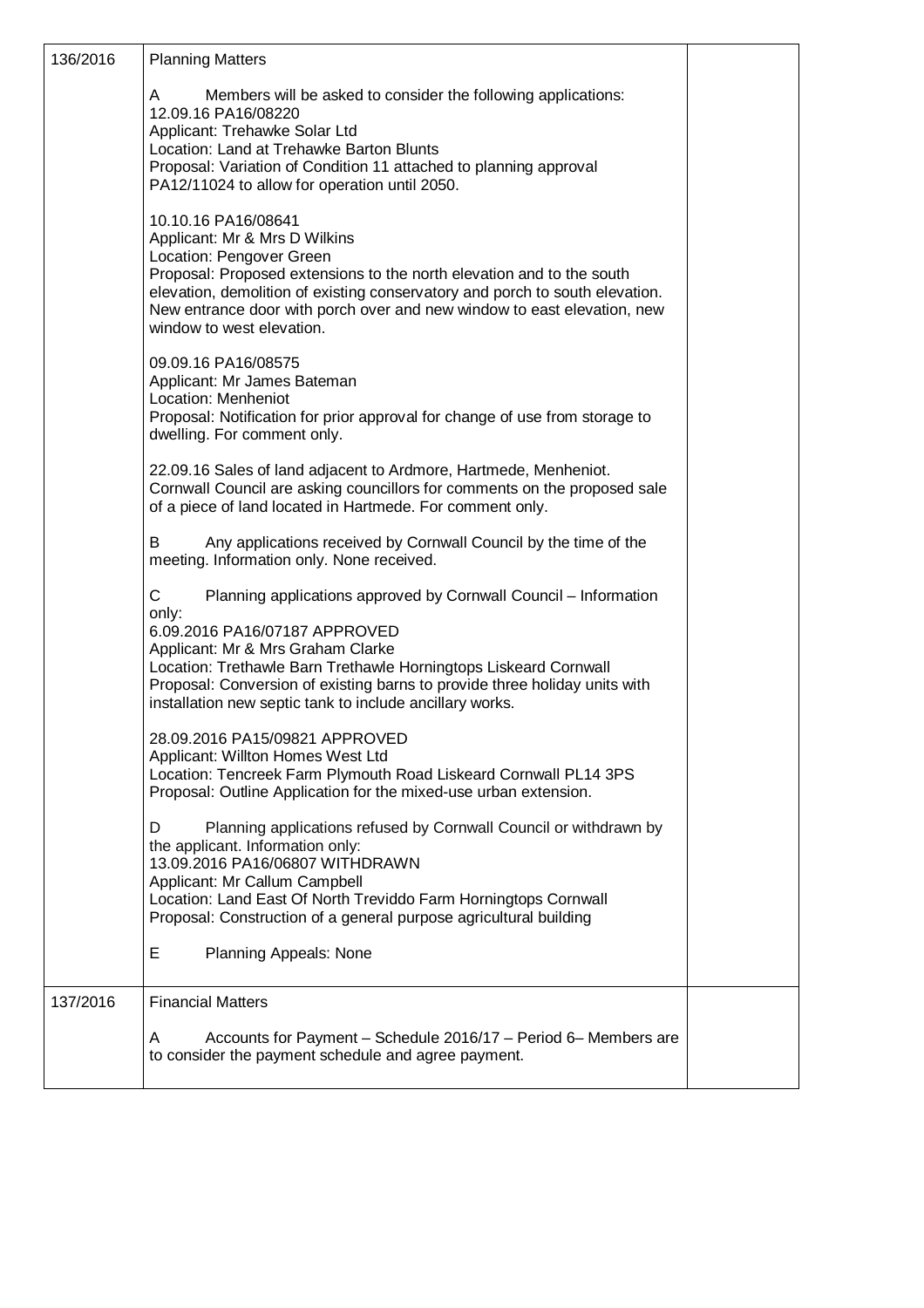|          | Payments Schedule                                                                                                                                                                                                                                                                                                                    |                           | September 2016<br>5<br>Period                                     |           |        |                     |  |  |
|----------|--------------------------------------------------------------------------------------------------------------------------------------------------------------------------------------------------------------------------------------------------------------------------------------------------------------------------------------|---------------------------|-------------------------------------------------------------------|-----------|--------|---------------------|--|--|
|          | Date                                                                                                                                                                                                                                                                                                                                 | Payee                     | <b>Description</b>                                                | 60.       |        | £                   |  |  |
|          | 21/09/2016                                                                                                                                                                                                                                                                                                                           | Cruse Bereavement.        | Donation                                                          | 1637      | £      | 100.00              |  |  |
|          | 05/10/2016                                                                                                                                                                                                                                                                                                                           | Menhenioi PCC             | Grant                                                             | 1638      | £      | 1,800.00            |  |  |
|          | 05/10/2016                                                                                                                                                                                                                                                                                                                           | BR Geny                   | Playground repair                                                 | 1639      | £      | 250.00              |  |  |
|          | 20/10/2016                                                                                                                                                                                                                                                                                                                           | Grant Thomkon             | Audil fee                                                         | 1640.     | £      | 240.00              |  |  |
|          |                                                                                                                                                                                                                                                                                                                                      |                           |                                                                   |           | £      |                     |  |  |
|          | 20/10/2016                                                                                                                                                                                                                                                                                                                           | Rob Craig                 | Ground maintenance                                                | 1641      |        | 415.00              |  |  |
|          | 20/10/2016                                                                                                                                                                                                                                                                                                                           | Launcesion Town Council   | Planning training                                                 | 1642      | £      | 18.00               |  |  |
|          | 20/10/2016                                                                                                                                                                                                                                                                                                                           | John Heskath I            | Expenses                                                          | 1643      | £      | 81.S3               |  |  |
|          | 31/10/2016                                                                                                                                                                                                                                                                                                                           | Slaff costs               | Salary                                                            | 1644      | £      | 568.25              |  |  |
|          | 20/10/2016                                                                                                                                                                                                                                                                                                                           | CALC                      | Training                                                          | 1645      | £      | 24.00               |  |  |
|          | All cheque payments today                                                                                                                                                                                                                                                                                                            |                           |                                                                   |           | £      | 3,598.18            |  |  |
|          |                                                                                                                                                                                                                                                                                                                                      |                           |                                                                   |           |        |                     |  |  |
|          | B                                                                                                                                                                                                                                                                                                                                    |                           | Direct Bank Payment & Receipts. For information.                  |           |        |                     |  |  |
|          | <b>Bank Payments Schedule</b>                                                                                                                                                                                                                                                                                                        |                           | September 2016                                                    | Period    | 4      |                     |  |  |
|          | Date<br>01/09/2016                                                                                                                                                                                                                                                                                                                   | Payee<br>South West Water | <b>Description</b><br>Water supply allotments                     | Pay<br>DD | £      | £<br>27.23          |  |  |
|          | 01/09/2016                                                                                                                                                                                                                                                                                                                           | South West Water          | Water supply toilets                                              | DD        | £      | 182.27              |  |  |
|          | All bank payments this period                                                                                                                                                                                                                                                                                                        |                           |                                                                   |           | £      | 209.50              |  |  |
|          | <b>Bank Receipts Schedule</b>                                                                                                                                                                                                                                                                                                        |                           | September 2016                                                    | Period    | 4      |                     |  |  |
|          | Date                                                                                                                                                                                                                                                                                                                                 | Payer                     | <b>Description</b>                                                |           |        | £                   |  |  |
|          | 08/09/2016                                                                                                                                                                                                                                                                                                                           | Cornwall Council          | Precept second payment                                            |           | £      | 13,379.57           |  |  |
|          | 09/09/2016                                                                                                                                                                                                                                                                                                                           | Lloyds Bank               | Interest                                                          |           | £      | 3.58                |  |  |
|          | 16/09/2016<br>All bank receipts this period                                                                                                                                                                                                                                                                                          | Mr P Atkins               | Donation                                                          |           | £<br>£ | 864.00<br>14,247.15 |  |  |
|          | Following a meeting with the Parochial Church Council on 29 September, Cllr<br>Easterbrook will update councillors about the council's future support for<br>burial ground maintenance. (EE)<br>F<br>New contract for grass cutting. Councillors will be asked to agree a<br>tender process and terms and conditions for applicants. |                           |                                                                   |           |        |                     |  |  |
| 138/2016 | Correspondence / Documents - not covered elsewhere on the agenda:                                                                                                                                                                                                                                                                    |                           |                                                                   |           |        |                     |  |  |
|          | Planning Conference. Invitation from Cornwall Council for councillors<br>A<br>to attend local planning conference.                                                                                                                                                                                                                   |                           |                                                                   |           |        |                     |  |  |
|          | Letter of thanks received from Cruse Bereavement Care<br>B                                                                                                                                                                                                                                                                           |                           |                                                                   |           |        |                     |  |  |
|          | C<br>Letter from Tanya's Courage Trust requesting donation                                                                                                                                                                                                                                                                           |                           |                                                                   |           |        |                     |  |  |
|          | D                                                                                                                                                                                                                                                                                                                                    |                           | Letter from Mr D Kemplan with complaint about overhanging hedges. |           |        |                     |  |  |
|          | Е                                                                                                                                                                                                                                                                                                                                    |                           | Email from Jerry Fleming terminating his allotment agreement.     |           |        |                     |  |  |
| 139/2016 | <b>Clerk's Administration</b>                                                                                                                                                                                                                                                                                                        |                           |                                                                   |           |        |                     |  |  |
|          | Councillors will be asked to decide on whether they should adopt the<br>A<br>BT Payphone at Merrymeet.                                                                                                                                                                                                                               |                           |                                                                   |           |        |                     |  |  |
| 140/2016 | Chair's Agenda Items                                                                                                                                                                                                                                                                                                                 |                           |                                                                   |           |        |                     |  |  |